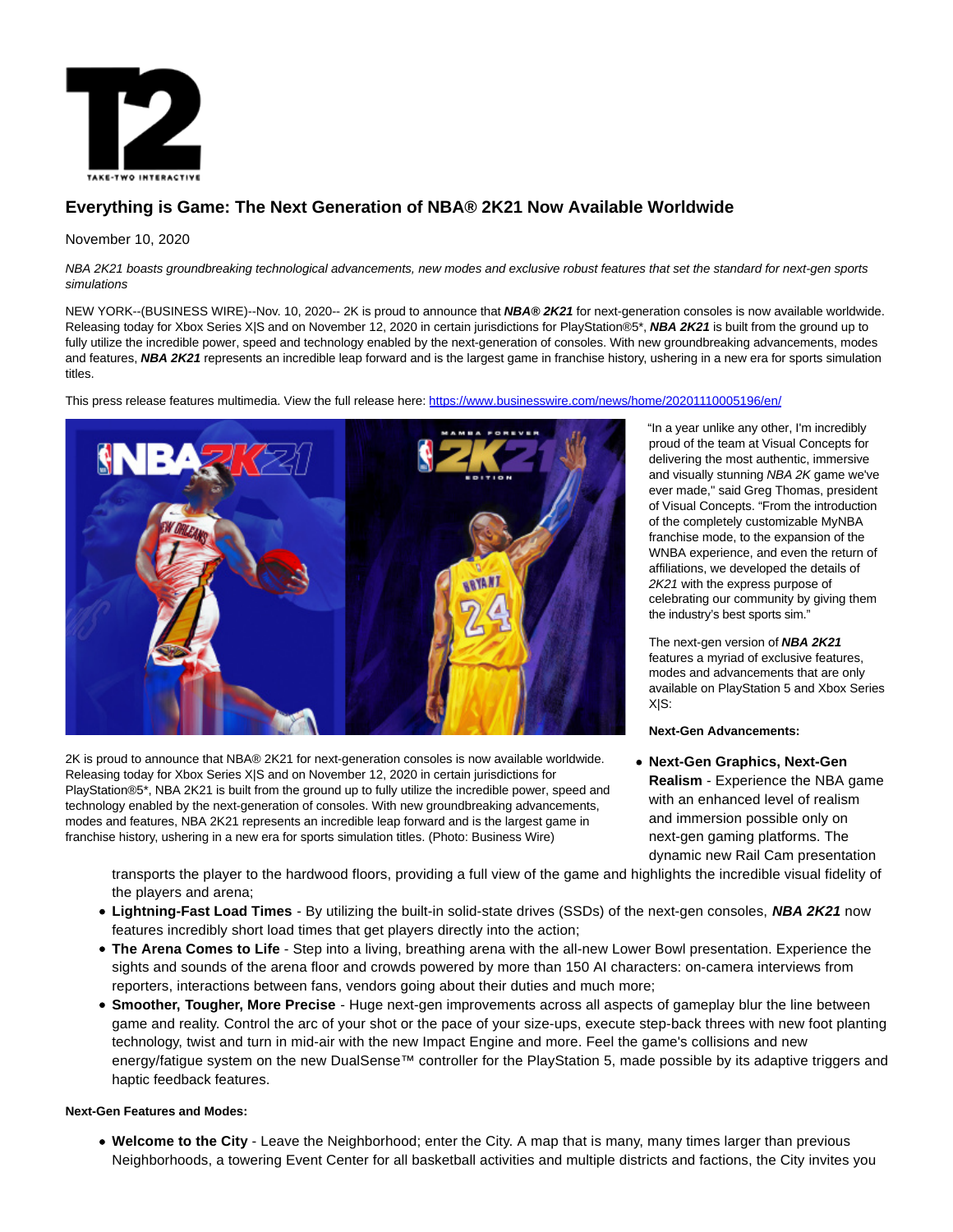to live out a much-expanded, more seamless basketball life - possible only on next-gen gaming platforms;

- **Introducing the W**  Greatly expanding on the WNBA experience introduced last year, The W is the first-ever WNBA MyPLAYER experience for the NBA 2K franchise. Create your own fully customizable WNBA player and take her through a pro career featuring all 12 WNBA teams and the league's brightest stars. Experience the thrill of competition and go head-to-head in The W Online, featuring intense 3v3 MyPLAYER competition set on a beautiful new court exclusive to the game mode;
- **Your Own Basketball Journey**  Take your MyCAREER destiny into your own hands with all-new player choices and dynamic career paths. Start your budding basketball career in high school, get the full four-year college ball experience in one of 10 authentic US universities or head to the NBA G League;
- **Revamped League Management with MyNBA and MyWNBA This is your NBA and WNBA, and this is your franchise** mode, with an unprecedented amount of control over every aspect of the game. Expand your custom NBA league to 36 teams or reduce it 12, watch and control player growth through the boom/bust system and share your setups and scenarios with the community;
- **Industry Leading In-Game Soundtrack** The largest and most definitive collection of music ever assembled in NBA 2K, with more than 350 tracks available to players throughout the life of the game.

"We're so excited to help usher in the next generation gaming experience on launch day," added David Ismailer, president at 2K Games. " **NBA 2K21** is a true next-gen title, built from the ground up to take full advantage of the revolutionary power of the new consoles. The experience our community will have today, was built with them in mind, and a desire to bring the best, most immersive and realistic experience yet to our fans."

Featuring New Orleans Pelicans' forward Zion Williamson on the cover, the next-gen version of **NBA 2K21** is available for \$69.99\*\* on PlayStation 5 and Xbox Series X|S. The **NBA 2K21 Mamba Forever Edition** for next-gen features legend Kobe Bryant on a unique custom cover with his No. 24 jersey and will be available for \$99.99\*\*. A full breakdown of each version is available a[t https://nba.2k.com/buy.](https://cts.businesswire.com/ct/CT?id=smartlink&url=https%3A%2F%2Fnba.2k.com%2Fbuy&esheet=52323271&newsitemid=20201110005196&lan=en-US&anchor=https%3A%2F%2Fnba.2k.com%2Fbuy&index=1&md5=3562516e4ac1d94c52fd55ecabca9bf2)

The **Mamba Forever Edition** includes dual-access to **NBA 2K21** for next-gen and current-gen versions of the game on either PlayStation or Xbox consoles, providing purchasers with a copy of the standard edition of the game on the other generation within the same console family. Additionally, **NBA 2K21** features MyTEAM Cross-Progression and a Shared VC wallet within the same console family (PS4 to PS5, Xbox One to Xbox Series X|S), enabling all MyTEAM Points, Tokens, cards and progress to be shared on both current and next-generation versions of **NBA 2K21**. The Shared VC Wallet means any earned or purchased VC is accessible across both current and next-generation versions of **NBA 2K21** in the same console family. More information is available at the dual-access FAQ[: https://nba.2k.com/faq/.](https://cts.businesswire.com/ct/CT?id=smartlink&url=https%3A%2F%2Fnba.2k.com%2Ffaq%2F&esheet=52323271&newsitemid=20201110005196&lan=en-US&anchor=https%3A%2F%2Fnba.2k.com%2Ffaq%2F&index=2&md5=d54f35005c6d1a00ead393e9f8934ac4)

Follow **NBA 2K** o[n TikTok,](https://cts.businesswire.com/ct/CT?id=smartlink&url=https%3A%2F%2Fvm.tiktok.com%2FJegYRWK%2F&esheet=52323271&newsitemid=20201110005196&lan=en-US&anchor=TikTok&index=3&md5=199a4665f63ca863b22377dbc021cd02) [Instagram,](https://cts.businesswire.com/ct/CT?id=smartlink&url=https%3A%2F%2Fwww.instagram.com%2Fnba2k%2F&esheet=52323271&newsitemid=20201110005196&lan=en-US&anchor=Instagram&index=4&md5=ed1015b3511efeb8ab986a4ca1213f7a) [Twitter,](https://cts.businesswire.com/ct/CT?id=smartlink&url=https%3A%2F%2Ftwitter.com%2Fnba2k&esheet=52323271&newsitemid=20201110005196&lan=en-US&anchor=Twitter&index=5&md5=4789a9dd5b3c3b65c713711c7ca53926) [YouTube a](https://cts.businesswire.com/ct/CT?id=smartlink&url=https%3A%2F%2Fwww.youtube.com%2Fchannel%2FUCYAJjqIukwm4r3GHEpJDhVw&esheet=52323271&newsitemid=20201110005196&lan=en-US&anchor=YouTube&index=6&md5=9da13d9a634f5d1e10988d8204d853d2)n[d Facebook f](https://cts.businesswire.com/ct/CT?id=smartlink&url=https%3A%2F%2Fwww.facebook.com%2FNBA2K%2F&esheet=52323271&newsitemid=20201110005196&lan=en-US&anchor=Facebook&index=7&md5=6462b027e67b2ef8de035e80eca0cde5)or the latest **NBA 2K21** news.

Visual Concepts is a 2K studio. 2K is a publishing label of Take-Two Interactive Software, Inc. (NASDAQ: TTWO).

Online Account (13+) required to access online features. Se[e www.take2games.com/legal a](https://cts.businesswire.com/ct/CT?id=smartlink&url=http%3A%2F%2Fwww.take2games.com%2Flegal&esheet=52323271&newsitemid=20201110005196&lan=en-US&anchor=www.take2games.com%2Flegal&index=8&md5=81d98c934534f0d32e5fdf1e112c9e40)n[d www.take2games.com/privacy f](https://cts.businesswire.com/ct/CT?id=smartlink&url=http%3A%2F%2Fwww.take2games.com%2Fprivacy&esheet=52323271&newsitemid=20201110005196&lan=en-US&anchor=www.take2games.com%2Fprivacy&index=9&md5=1194a27aae9e1e609bed78a45775b81f)or additional details.

\*PlayStation 5 or Xbox Series X|S required to play the next-generation version of NBA 2K21. The PlayStation 5 console will be available on November 12 in the US, Japan, Canada, Mexico, Australia, New Zealand and South Korea, and November 19 in all other regions.

\*\*Based on 2K's suggested retail price. Actual retail price may vary. See local retailer for info.

#### **About Take-Two Interactive Software**

Headquartered in New York City, Take-Two Interactive Software, Inc. is a leading developer, publisher and marketer of interactive entertainment for consumers around the globe. We develop and publish products principally through Rockstar Games, 2K, Private Division, and Social Point. Our products are designed for console systems and personal computers, including smartphones and tablets, and are delivered through physical retail, digital download, online platforms and cloud streaming services. The Company's common stock is publicly traded on NASDAQ under the symbol TTWO.

#### **About 2K**

Founded in 2005, 2K develops and publishes global interactive entertainment for console and handheld gaming systems, personal computers and mobile devices, with product availability including physical retail and digital download. The Company is home to many talented development studios, including Visual Concepts, Firaxis Games, Hangar 13, Cat Daddy Games, 31st Union and Cloud Chamber. 2K's portfolio currently includes the renowned BioShock®, Borderlands™, Mafia and XCOM® franchises; NBA® 2K, the global phenomenon and highest rated\*\* annual sports title for the current console generation; the critically acclaimed Sid Meier's Civilization® series; the popular WWE® 2K and WWE® SuperCard franchises, as well as emerging properties NBA® 2K Playgrounds 2, Carnival Games and more. Additional information about 2K and its products may be found at [2k.com.](https://cts.businesswire.com/ct/CT?id=smartlink&url=http%3A%2F%2Fwww.2k.com%2F&esheet=52323271&newsitemid=20201110005196&lan=en-US&anchor=2k.com&index=10&md5=6e66fb27c0eae82fb94f2f14b4597a75)

#### **Cautionary Note Regarding Forward-Looking Statements**

The statements contained herein which are not historical facts are considered forward-looking statements under federal securities laws and may be identified by words such as "anticipates," "believes," "estimates," "expects," "intends," "plans," "potential," "predicts," "projects," "seeks," "should," "will," or words of similar meaning and include, but are not limited to, statements regarding the outlook for the Company's future business and financial performance. Such forward-looking statements are based on the current beliefs of our management as well as assumptions made by and information currently available to them, which are subject to inherent uncertainties, risks and changes in circumstances that are difficult to predict. Actual outcomes and results may vary materially from these forward-looking statements based on a variety of risks and uncertainties including: the uncertainty of the impact of the COVID-19 pandemic and measures taken in response thereto; the effect that measures taken to mitigate the COVID-19 pandemic have on our operations, including our ability to timely deliver our titles and other products, and on the operations of our counterparties, including retailers and distributors; the effects of the COVID-19 pandemic on consumer demand and the discretionary spending patterns of our customers; the impact of reductions in interest rates by the Federal Reserve and other central banks, including on our short-term